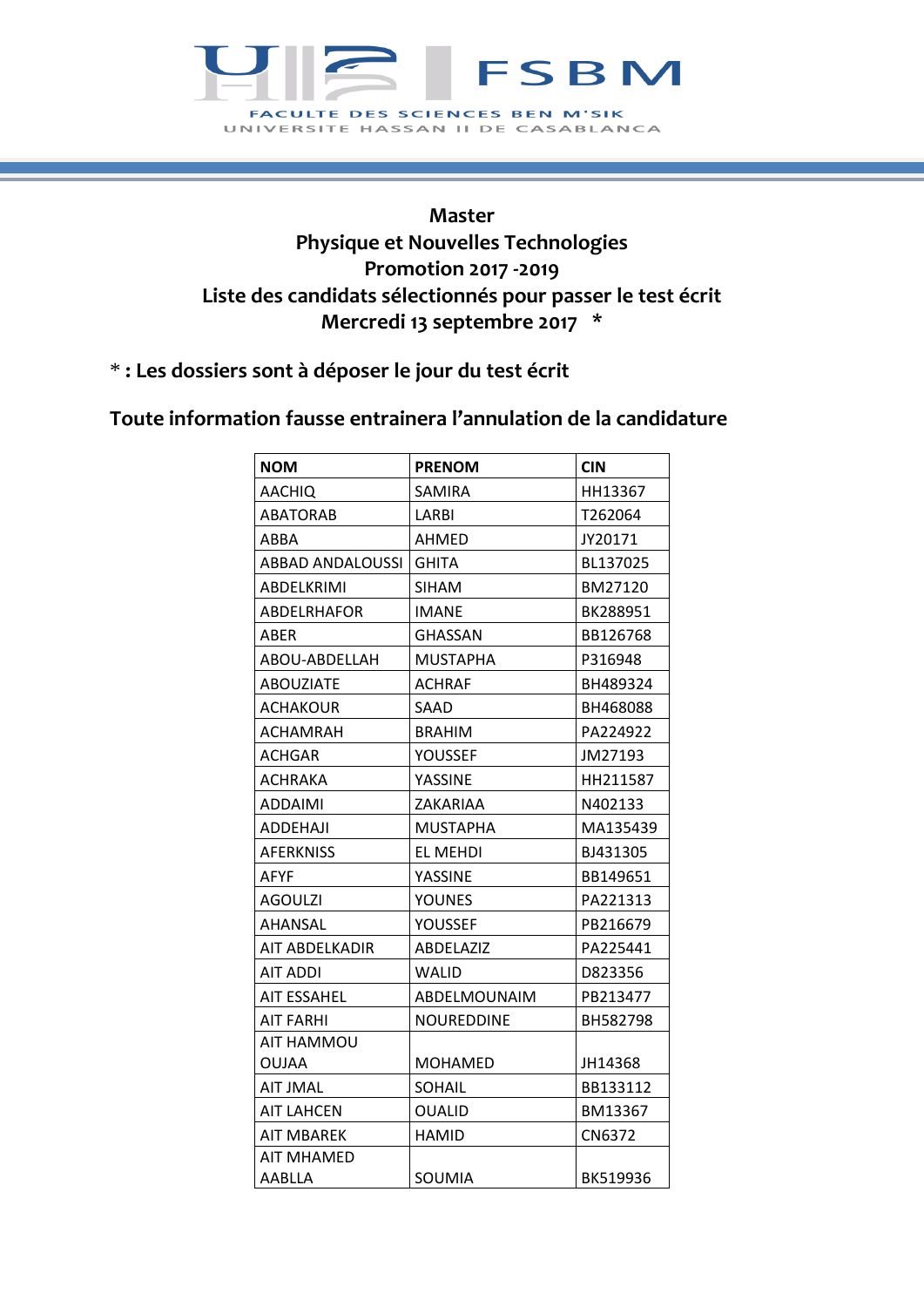| AIT OUBA          | KHAWLA                  | BH478848  |
|-------------------|-------------------------|-----------|
| AIT YOUSSEF       | YASSINE                 | BK285138  |
| <b>AITBRAHIM</b>  | <b>KHADIJA</b>          | EE547120  |
| <b>AITCHRIF</b>   | ABDELAZIZ               | PA223899  |
| <b>AITOUFQUIR</b> | <b>MOHAMED</b>          | BK526178  |
| AJDAA             | <b>MOHAMED</b>          | JY28590   |
| AKASTOUM          | ABDESAMAD               | IE4727    |
| AKDIM             | <b>RDOUAN</b>           | IC95407   |
| <b>AKKAOUI</b>    | <b>MERYEM</b>           | BH393141  |
| AKMANI            | YOUSSEF                 | EE575389  |
| AKOURROU          | LAILA                   | BJ431660  |
| AKOURROU          | LAILA                   | BJ431660  |
| AKROUD            | <b>TOURIA</b>           | M548436   |
| ALAHYANE          | ABDELLATIF              | BK296069  |
| AMASRAOU          | <b>LHOUCINE</b>         | IE17050   |
| AMMA              | YOUSSEF                 | BB130803  |
| AMRI              | <b>SOUFIANE GHANIME</b> | AE171058  |
| <b>ANAFLOUS</b>   | ANWAR                   | AE220674  |
| <b>ANAJAR</b>     | <b>ISMAIL</b>           | P304490   |
| <b>ANFEDOUAK</b>  | <b>RACHID</b>           | IC106560  |
| ANSAR             | <b>OMAR</b>             | CN6854    |
| AOURAGH           | <b>DRISS</b>            | CN23005   |
| ARDOUZ            | ANAS                    | BK285988  |
| ASSAD             | <b>RADOUANE</b>         | WB178653  |
|                   |                         |           |
| <b>ASSAD</b>      | SAID                    | VM4089    |
| <b>ATAALITE</b>   | HASSAN                  | JM56301   |
| <b>ATTAR</b>      | <b>YOUNESS</b>          | BM11128   |
| AYOUB             | <b>TAKATRI</b>          | BB121792  |
| <b>AYOUBI</b>     | LAYLA                   | BH478992  |
| AZAMI HOUSNI      | MARYEM                  | CD635386  |
| AZIM              | SAFAE                   | AE132502  |
| <b>AZOUAOU</b>    | <b>HAMID</b>            | G704435   |
| <b>AZROUR</b>     | <b>FATIHA</b>           | A446033   |
| AZZAF             | MOHAMMED-ILYASS         | HH9952    |
| <b>BAADDI</b>     | ABDESSAMED              | EB183883  |
| BAALI             | <b>MUSTAPHA</b>         | GA199187  |
| BAAMRANE          | ABDELILAH               | EE712103  |
| BADANE            | <b>HAMZA</b>            | BJ436629  |
| <b>BADDAZ</b>     | <b>FARID</b>            | EB181871  |
| <b>BAGGAR</b>     | ABDELGHANI              | BM17598   |
| BAHA              | <b>ELHOUCINE</b>        | BK627504  |
| BAHAMMOU          | <b>MOBAREK</b>          | PA221896  |
| BAHITE            | ROUMAISSAA              | BM27122   |
| <b>BAMOH</b>      | KHALID                  | BH 462685 |
| <b>BAOUAHI</b>    | <b>MOURAD</b>           | 1693002   |
| <b>BARADI</b>     | ABDELGHANI              | BM23227   |
| BARAKAT           | <b>MOHAMED</b>          | JK20255   |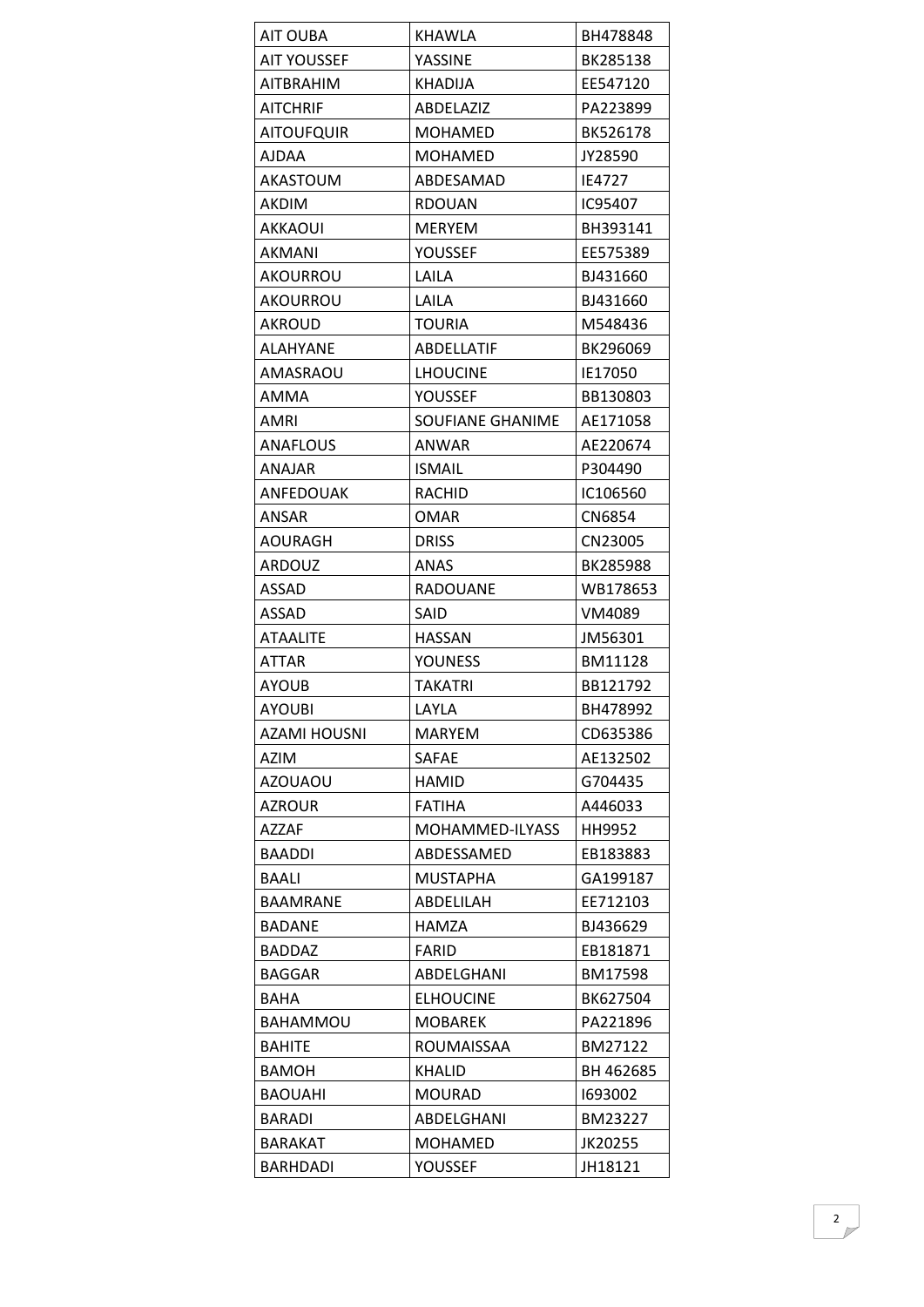| <b>BARTALI</b>     | FARAH           | MA123689  |
|--------------------|-----------------|-----------|
| <b>BASRAOUI</b>    | EL MEHDI        | BB117466  |
| <b>BAZAR</b>       | YOUSSEF         | HH5967    |
| <b>BAZTAOUI</b>    | LAMIAE          | JF53567   |
| <b>BELAKHAL</b>    | <b>MALAK</b>    | AE230222  |
| BELAOUDI           | SANAA           | BK628083  |
| <b>BELKAID</b>     | MAROUANE        | BB116543  |
| <b>BELKAOURI</b>   | SOUKAINA        | BL120304  |
| <b>BEN BRAHIM</b>  | MOHAMED         | IA158648  |
| <b>BENAICHA</b>    | <b>IMANE</b>    | HH167398  |
| BENAMAR            | YASSINE         | BJ435465  |
| <b>BENBELLA</b>    | <b>BRAHIM</b>   | BH481042  |
| BENDEBBA           | <b>FATIMA</b>   | MC263764  |
| <b>BEN-ICHOU</b>   | EL HASSAN       | P302501   |
| <b>BENJAKIR</b>    | FATIMA AZZAHRAE | DN26219   |
| <b>BETTAR</b>      | AFAFE           | F584551   |
| <b>BETTAR</b>      | <b>KHADIJA</b>  | BK290823  |
| <b>BICHAR</b>      | SOULAIMANE      | P292673   |
| <b>BIYA</b>        | <b>AYOUB</b>    | WA223995  |
| <b>BOUAGA</b>      | <b>ISMAIL</b>   | J493916   |
| <b>BOUAZIZI</b>    | YASSINE         | BM20932   |
| <b>BOUCHAIT</b>    | <b>MOHAMED</b>  | JY28624   |
| <b>BOUGRAINE</b>   | <b>MOHAMMED</b> | M547029   |
| <b>BOUHALI</b>     | YASSINE         | MC264685  |
| <b>BOUHS</b>       | RACHID          | BH488243  |
| <b>BOUHS</b>       | RACHID          | BH 488243 |
| <b>BOUHSISSIN</b>  | SANA            | BH477476  |
| <b>BOUIBISS</b>    | <b>MAROUANE</b> | JF51050   |
| <b>BOUJAKHROUT</b> | YOUSSRA         | F585809   |
| <b>BOUJENOUI</b>   | ANOUAR          | P321469   |
| <b>BOUJOUDAR</b>   | <b>MOHAMED</b>  | CN19211   |
| <b>BOUKENTAR</b>   | <b>OUMAIMA</b>  | BB123796  |
| <b>BOUKHARISS</b>  | MUSTAPHA        | BJ431397  |
| <b>BOUKHOURS</b>   | <b>NEZHA</b>    | BB137722  |
| <b>BOUKRIM</b>     | LAHCEN          | JB490645  |
| <b>BOULAHIA</b>    | <b>ACHRAF</b>   | BB119644  |
| <b>BOULMANE</b>    | HAMZA           | EA183740  |
| <b>BOUSTTA</b>     | ELHASSAN        | OD46859   |
| <b>BOUZIT</b>      | <b>AYOUB</b>    | BK524707  |
| <b>BOUZIT</b>      | ABD EL HAMID    | PB202132  |
| <b>BOUZMANE</b>    | <b>HASSAN</b>   | JH25753   |
| <b>BRAIK</b>       | <b>RAMDAN</b>   | JZ5041    |
| <b>BRAIM</b>       | YASSINE         | BJ414263  |
| CHAABI             | <b>SAMIRA</b>   | WA222966  |
| <b>CHAABI</b>      | SAMIRA          | WA222966  |
| CHAARANI           | <b>MOURAD</b>   | BB131787  |
| CHABANA            | HAMZA           | BH494755  |
| <b>CHABAT</b>      | <b>AYOUB</b>    | JM49363   |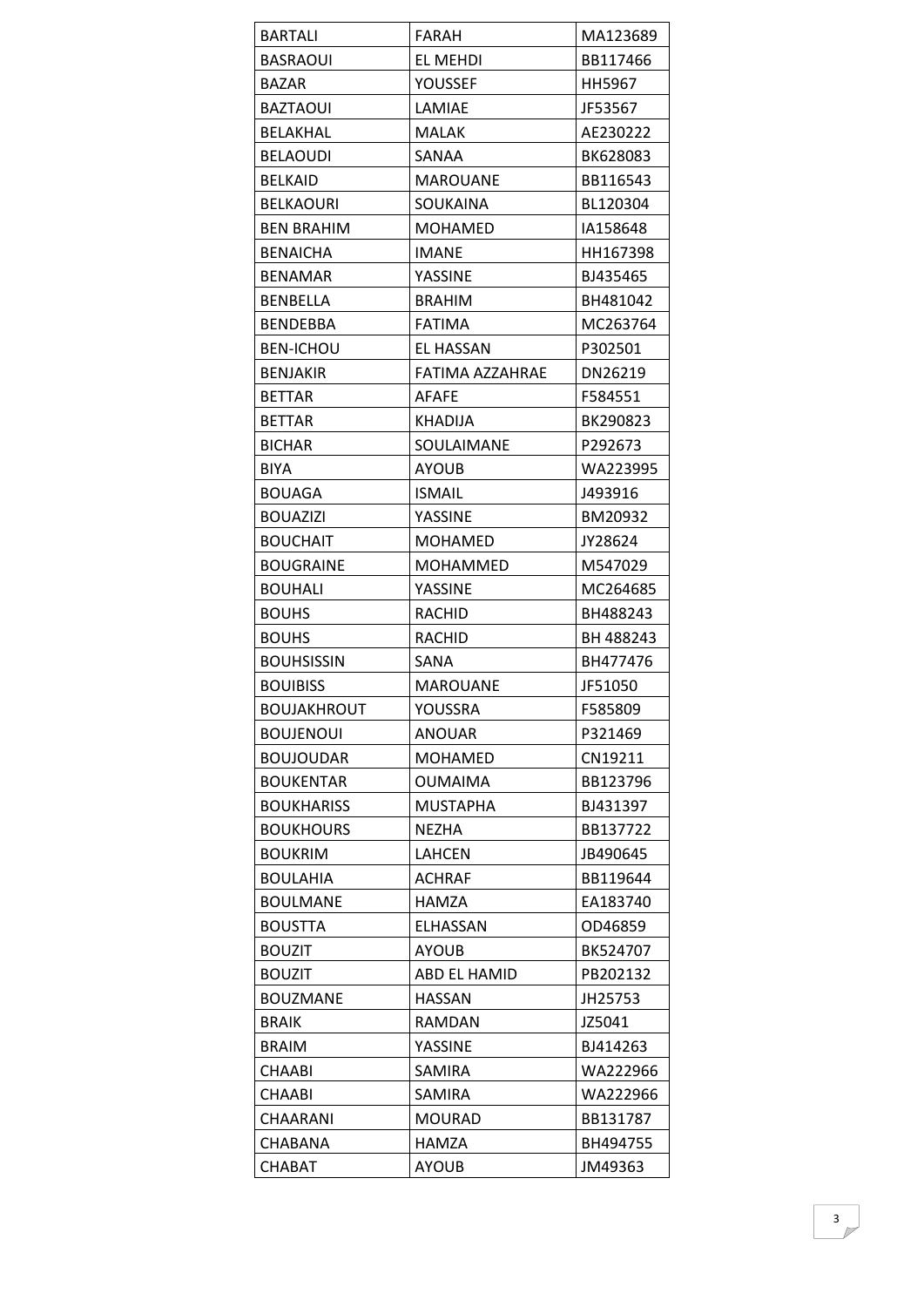| CHABIL                | ADIL            | A442003  |
|-----------------------|-----------------|----------|
| CHABLI                | MOHAMED         | JA169916 |
| <b>CHAFAI</b>         | KHADIJA         | BL136736 |
| CHAFIK                | ZINEB           | BJ426412 |
| <b>CHAFOUI</b>        | <b>MOURAD</b>   | BB98717  |
| <b>CHAKAR</b>         | <b>KHADIJA</b>  | MA119601 |
| <b>CHAKIR</b>         | <b>MORAD</b>    | HH9174   |
| CHALOUCHI             | <b>MOUNA</b>    | LA141833 |
| CHARFANE              | <b>ASMAA</b>    | BK615028 |
| <b>CHARIFI ALAOUI</b> | MOHAMED         | AB276839 |
| <b>CHBAICH</b>        | ABDELLAH        | Q315055  |
| <b>CHEMSY</b>         | <b>ILHAM</b>    | BH396865 |
| <b>CHENHAJI</b>       | MERIEM          | BJ427924 |
| <b>CHIKI</b>          | <b>ATMANE</b>   | BM16335  |
| CHIRAJ                | SIHAM           | BH480741 |
| <b>CHNAFA</b>         | <b>HASNA</b>    | M577013  |
| <b>CHNYA</b>          | ABDELKADER      | HH9232   |
| <b>CHOKAIRY</b>       | <b>KHALID</b>   | JA167673 |
| <b>CHOUJAA</b>        | ANAS            | WA242365 |
| <b>CHOUKRANI</b>      | <b>IBRAHIM</b>  | Q310334  |
| DADAOUI               | ABDELGHAFOUR    | WA231448 |
| <b>DADOUN</b>         | SOUFYAN         | M562369  |
| DAHBI                 | ZAKARIA         | IA149805 |
| <b>DAHBI</b>          | <b>TARIQ</b>    | CD552906 |
| DAHHAK                | <b>ILIAS</b>    | AE130138 |
| DAHMANI               | KHADIJA         | W405077  |
| DAHMANI               | <b>HAFIDA</b>   | W391558  |
| DAHMOUNI              | RACHID          | BE875580 |
| DAKKAOUI              | <b>ILYAS</b>    | BK525175 |
| DANGUOU               | <b>RACHID</b>   | M572041  |
| <b>DAOUI</b>          | <b>EL MEHDI</b> | BB123137 |
| <b>DAOULI</b>         | <b>AYOUB</b>    | Q318525  |
| <b>DERROS</b>         | YOUSSEF         | CD620691 |
| <b>DHAIM</b>          | <b>KARIMA</b>   | HH61014  |
| <b>DINAR</b>          | KHALID          | 1719551  |
| <b>DLOO</b>           | AHLAM           | M568016  |
| <b>DRAIGUI</b>        | <b>OMAR</b>     | HH203095 |
| <b>DRISSI</b>         | SIHAM           | PA154177 |
| <b>DRISSI</b>         | <b>MOHAMED</b>  | P313583  |
| <b>DRISSI</b>         | <b>MOHAMED</b>  | P313583  |
| <b>ECHAIB</b>         | <b>MARYAM</b>   | JT66550  |
| <b>ECHAROUNI</b>      | MOHAMMED        | T269776  |
| <b>EDAOUDI</b>        | <b>FATIMA</b>   | JH24016  |
| EL AASRI              | RACHID          | BJ352482 |
| EL AISSAOUI           | <b>BILAL</b>    | MC270375 |
| <b>EL ALOUANI</b>     | <b>YOUNESS</b>  | BK616031 |
| <b>EL ASRI</b>        | SABRINE         | IE24765  |
| <b>EL AYACHI</b>      | <b>FADWA</b>    | AD238487 |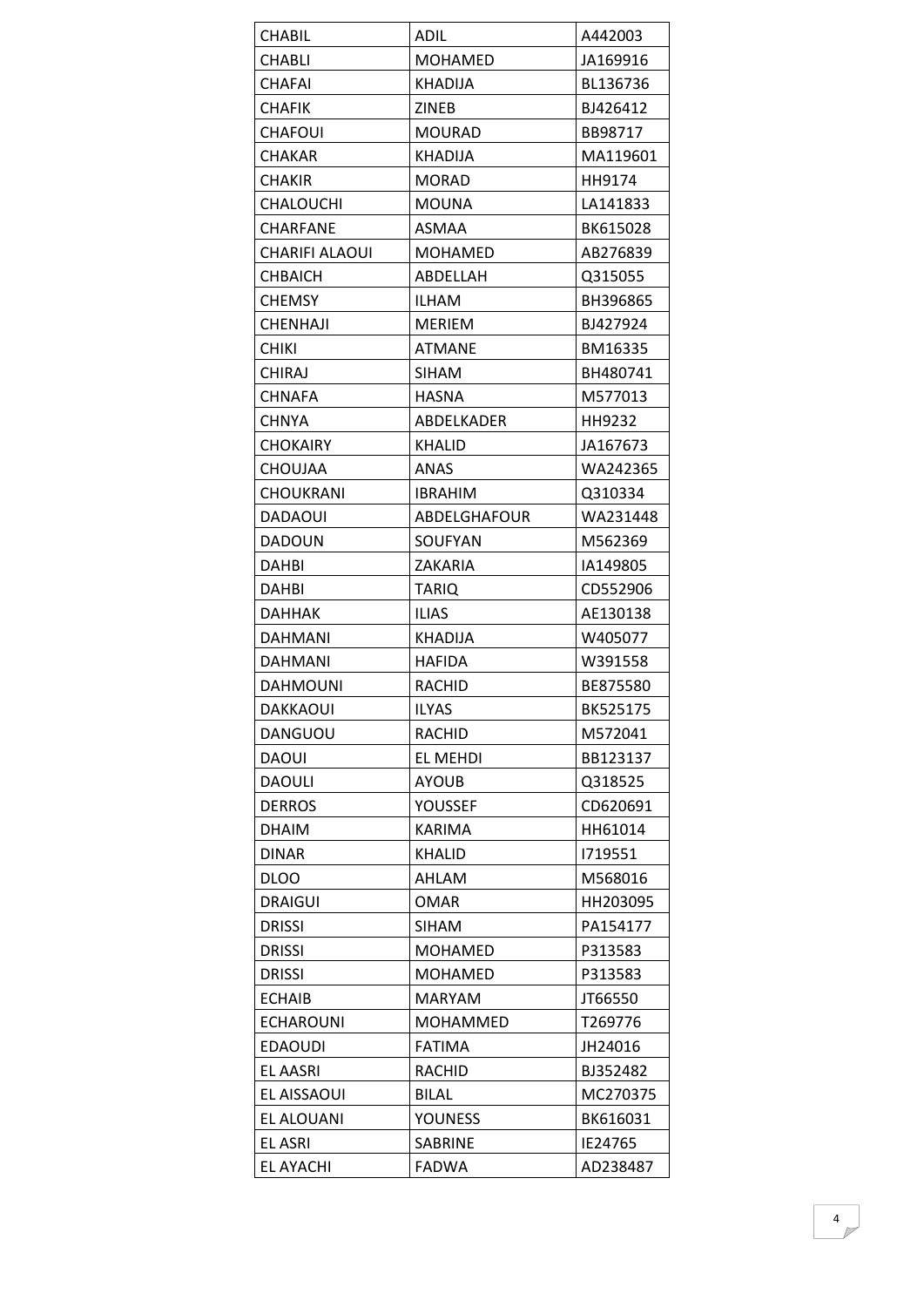| EL AYOUBI          | LAHCEN          | JH27038  |
|--------------------|-----------------|----------|
| EL BACHRI          | <b>MOHAMMED</b> | MC253192 |
| EL BAHRI           | ZAKARIA         | BH459596 |
| EL BINANI          | SARA            | CD586507 |
| EL GHARBAOUI       | <b>MOHAMED</b>  | BH466569 |
| <b>EL GHAZALI</b>  | <b>IBRAHIM</b>  | WB173382 |
| <b>EL GHEBOULI</b> | <b>AYOUB</b>    | J506475  |
| EL HAMDAOUI        | <b>AHMED</b>    | PB225307 |
| EL HAMDI           | <b>JAWAD</b>    | BH463581 |
| EL HAMMOUDI        | FATIMA EZZAHRAA | BH391538 |
| EL HARCHI          | HICHAM          | MC260555 |
| EL HIDAOUI         | <b>OMAR</b>     | MC263430 |
| EL KABBAB          | <b>HICHAM</b>   | PB119009 |
| EL KHAMMALI        | <b>ILYASS</b>   | D242464  |
| EL KHETTAB         | <b>BADR</b>     | J507869  |
| EL KHLIFI          | <b>AYOUB</b>    | D241743  |
| <b>EL KHOLFI</b>   | EL ALAMI        | ZT218430 |
| <b>EL MAACHI</b>   | <b>IKRAM</b>    | BE889325 |
| EL MACOUTI         | NOUR EL HAQ     | MA128022 |
|                    | MOHAMMED        |          |
| EL MADINI          | HASSANE         | M558703  |
| <b>EL MAHJOUB</b>  | <b>ALYAE</b>    | AD247403 |
| EL MANDILI         | <b>NABIL</b>    | BK530315 |
| EL MANSOURI        | FATIMA ZAHRA    | BH396978 |
| <b>EL MANSOURY</b> | YASSINE         | BB122521 |
| EL MANSSOUR        | ABDERRAHMAN     | CD553681 |
| <b>EL MANSSOUR</b> | ABDERRAHMAN     | CD553681 |
| EL MARDI           | <b>KAOUTAR</b>  | CD596633 |
| <b>EL MASRY</b>    | ASMAA           | WA236260 |
| EL MOUCHTAHIQ      | <b>OUSSAMA</b>  | Q315121  |
| EL MOUDNI          | <b>AYOUB</b>    | CD263187 |
| <b>EL OMARI</b>    | <b>MOUAD</b>    | W395453  |
| <b>EL OMARI</b>    | <b>MOHAMED</b>  | D235042  |
| EL OUADEFLI        | ABDELHAK        | CN15863  |
| <b>ELAASRI</b>     | <b>HASSAN</b>   | EC45228  |
| EL-ALAMI           | <b>ILYASS</b>   | IA171731 |
| ELBAHLALI          | <b>ZOUHAIR</b>  | ID72013  |
| ELBAZTAMI          | SAMIRA          | T251309  |
| ELBIYAZ            | <b>IMANE</b>    | TK22021  |
| <b>ELFAKIR</b>     | ABDELBAKI       | W396697  |
| ELHAMDAOUI         | JAWAD           | PB233868 |
| ELHAMDAOUI         | LAHCEN          | JH14243  |
| <b>ELHAOUZI</b>    | ADIL            | Y424463  |
| <b>ELHARFAOUI</b>  | ABDELAZIZ       | BB137193 |
| <b>ELHOULY</b>     | ABDELKARIM      | MC262140 |
| <b>ELISSAOUI</b>   | REDA            | HH56025  |
| <b>ELJIKOUNI</b>   | ABDELMAJID      | BH472641 |
| <b>ELKABIR</b>     | <b>OUMAIMA</b>  | BJ437999 |
| <b>ELKANI</b>      | SARA            | BH471929 |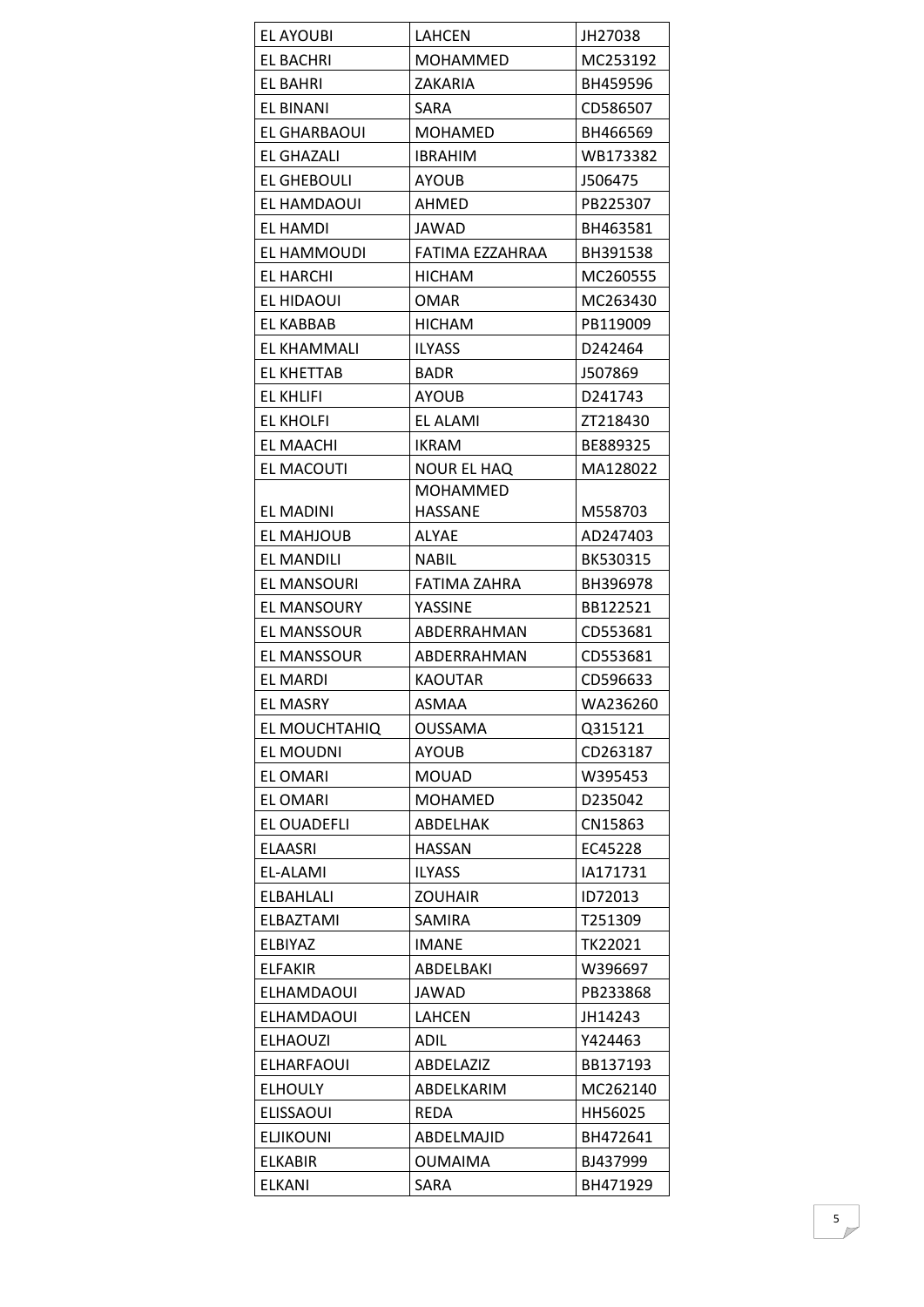| <b>ELKHOU</b>      | <b>ADIL</b>           | PB208022 |
|--------------------|-----------------------|----------|
| <b>ELKHOUAD</b>    | SOUKAINA              | BK295716 |
| EL-MAATOUFI        | <b>ISMAIL</b>         | SH166526 |
| ELMAHDAOUI         | AMINE                 | BJ365550 |
| ELMASSAOUDY        | ABDELAZIZ             | HH56125  |
| EL-MHAOUOUAR       | MOHAMMED              | CD650164 |
| ELMIMOUNI          | AYOUB                 | HH54998  |
| <b>ELMORTAJI</b>   | ZAKARIA               | HH166098 |
| <b>ELMOUSSAOUI</b> | <b>MEHDI</b>          | EA194930 |
| ELOUADDAH          | ABDELMOUTALIB         | HH61157  |
| <b>ELOUARDI</b>    | <b>ELHOUSSEIN</b>     | EE613251 |
| ELRHAZRAFI         | <b>NOREDDINE</b>      | MD1634   |
| <b>ENNADIF</b>     | <b>ANASS</b>          | SH165477 |
| <b>ENNAJMY</b>     | <b>SIHAM</b>          | BH495354 |
| <b>ERAGUI</b>      | <b>MOHAMMED</b>       | PB189850 |
| <b>ERROUGUY</b>    | <b>HICHAM</b>         | MC239064 |
| <b>ES.SLIMANI</b>  | MOHAMMED              | M580429  |
| ES-BAI             | ASSIA                 | D967122  |
| <b>ESSAHILI</b>    | <b>MOHAMMED</b>       | HH10614  |
| ES-SALHI           | SALAH-EDDINE          | BK527093 |
| <b>ESSOUFI</b>     | JALAL                 | PA226090 |
| <b>ESSOUR</b>      | <b>REDA</b>           | AE146038 |
| <b>ETTAYEA</b>     | <b>NOURA</b>          | BK610864 |
| EZ-ZAIM            | AHMED                 | WA242367 |
| <b>EZZIRI</b>      | <b>YOUNESS</b>        | MC245099 |
| <b>FADEL</b>       | <b>ANOUAR</b>         | IE 18944 |
| <b>FADIL</b>       | <b>MOHAMMED AMINE</b> | M582955  |
|                    |                       |          |
| <b>FADILI</b>      | <b>MOHAMMED</b>       | QB28077  |
| <b>FANDI</b>       | EL MAHDI              | BB115252 |
| <b>FAOUKI</b>      | YAHIA                 | T267854  |
| <b>FATIH</b>       | MOHAMED               | BH490677 |
| <b>FATIHI</b>      | <b>DOUNIA</b>         | BH498299 |
| FAYTI              | <b>MAJID</b>          | SA19179  |
| <b>FELLAH</b>      | HAMZA                 | BB146225 |
| <b>FOUZI</b>       | <b>HASSAN</b>         | WA230859 |
| <b>GANZERI</b>     | ZAKARIA               | H702665  |
| <b>GHAZI</b>       | <b>ISMAIL</b>         | BB119519 |
| <b>GHERDEM</b>     | <b>MOSTAFA</b>        | BB129634 |
| <b>GHORICH</b>     | SAIDA                 | D828200  |
| <b>GHOUATIB</b>    | <b>OUMAIMA</b>        | BM22303  |
| GOUYA              | <b>ANASS</b>          | T252968  |
| <b>GRIOUA</b>      | <b>IMANE</b>          | HH113191 |
| <b>GRIOUI</b>      | <b>MOHAMMED</b>       | HH107466 |
| <b>GRIOUI</b>      | MOHAMMED              | HH107466 |
| <b>GUEMGHOR</b>    | ABDELAZIZ             | JD58338  |
| <b>GUERTITE</b>    | <b>KAOUTHAR</b>       | BB130406 |
| <b>HACHEM</b>      | <b>OUAFA</b>          | MA128390 |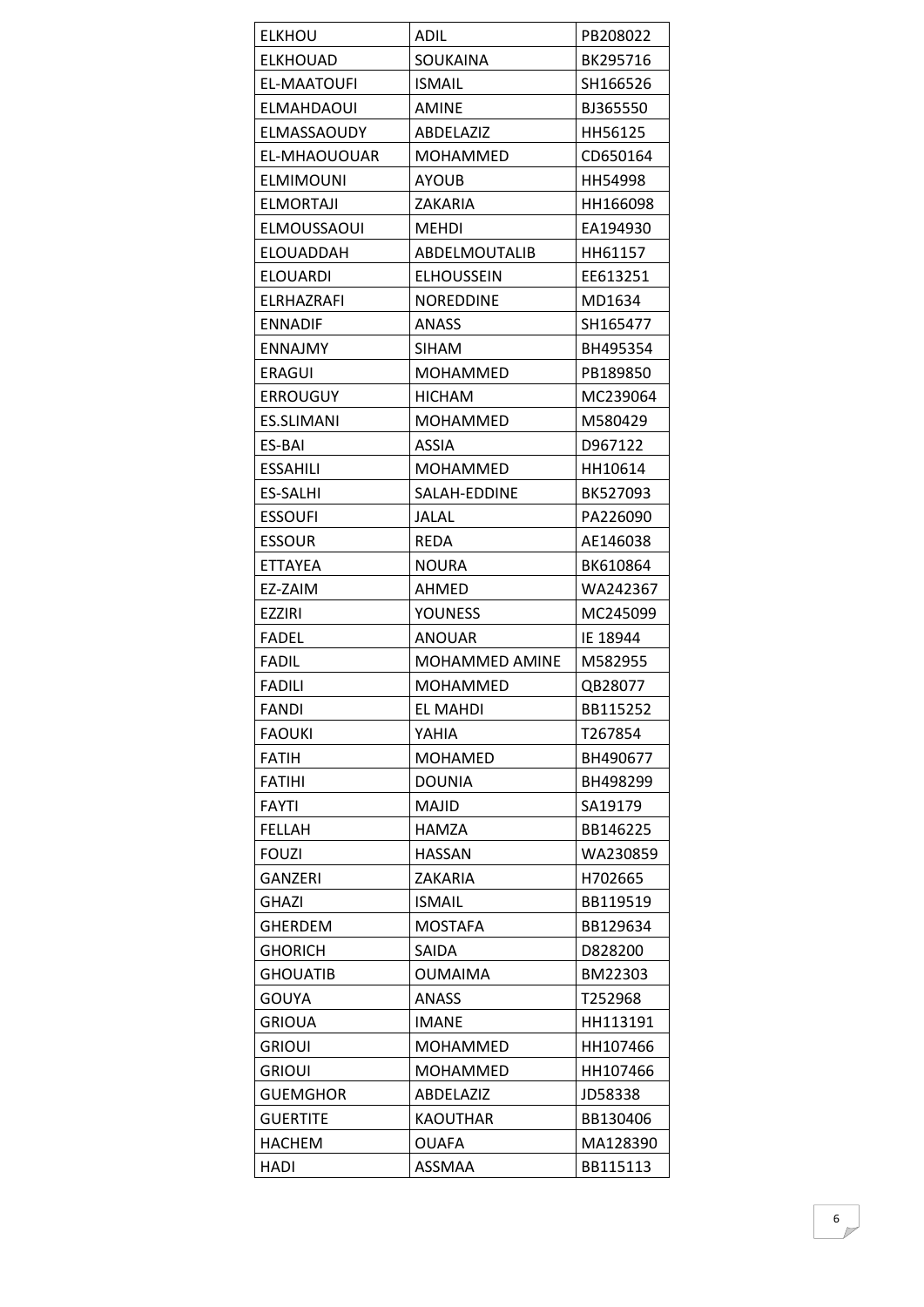| <b>HADRIA</b>   | HAMZA                | AD247784 |
|-----------------|----------------------|----------|
| <b>HAIMER</b>   | <b>MOHAMED LOTFI</b> | BE873210 |
| <b>HAISSOUK</b> | <b>MOHAMMED</b>      | BB127652 |
| <b>HAJIB</b>    | ACHRAF               | BB139488 |
| HAJRI           | YOUSSEF              | IA147330 |
| HAMIDI          | <b>KHALID</b>        | VA123541 |
| HAMMOUD         | NIHAD                | MA130849 |
| HANNI           | YOUSSEF              | BL131552 |
| HANYN           | YOUSSEF              | M557182  |
| <b>HAOUAS</b>   | HAYAT                | Q318554  |
| HAOUCHI         | NOUREDDINE           | V329981  |
| <b>HAOUMI</b>   | <b>BOUCHAIB</b>      | BH478482 |
| HAOUZAN         | ZAKARIA              | P313189  |
| <b>HARISS</b>   | MANAL                | BK638706 |
| HARITI          | <b>NORA</b>          | MC267303 |
| <b>HARKIK</b>   | <b>YOUNES</b>        | BM20063  |
| <b>HAROUCHE</b> | <b>HAMZA</b>         | IA142653 |
| HASNAOUI        | MOUNIR               | BH472918 |
| <b>HASSIB</b>   | ABDELHALIM           | MC255456 |
| HBAB            | ABDELLAH             | PA225815 |
| HELLAL          | SOUKAINA             | MA127992 |
| <b>HNADI</b>    | <b>HICHAM</b>        | CB296254 |
| <b>IBAAZ</b>    | RACHID               | P310734  |
| <b>IBNATTA</b>  | YOUSSEF              | BH471980 |
| <b>IDEM</b>     | MANAR                | BH398889 |
| IZEM            | YASSINE              | JC531800 |
| JAADI           | FATIMA EZZAHRAA      | XA106797 |
| JAAFAR          | ACHRAF               | CN16610  |
| <b>JAAFARI</b>  | <b>OTHMANE</b>       | BB118628 |
| <b>JABIR</b>    | SARA                 | BB137734 |
| JABLI           | <b>ELMOSTAFA</b>     | MD4148   |
| JAKHA           | MOHAMED              | JC539410 |
| JALIL           | <b>MOHAMED AMINE</b> | CD486122 |
| <b>JALOUANE</b> | <b>KARIM</b>         | BH488405 |
| <b>JANATI</b>   | SAIDA                | BB140509 |
| <b>JODAR</b>    | <b>NASSIMA</b>       | BH498540 |
| <b>JOUALLI</b>  | <b>ELMEHDI</b>       | BH468566 |
| <b>JOUALLI</b>  | <b>ELMEHDI</b>       | BH468566 |
| <b>JOUHARI</b>  | <b>MAHASSINE</b>     | JT60470  |
| <b>JOUHARI</b>  | <b>MAHASSINE</b>     | JT60470  |
| <b>JOUMAD</b>   | <b>AYOUB</b>         | TA134304 |
| KAA             | <b>HICHAM</b>        | D826975  |
| KAANOUCH        | <b>OTHMANE</b>       | BJ426282 |
| <b>KADOURI</b>  | ABDERRAHIM           | BH464700 |
| KAOUNI          | ZAKARIA              | M571386  |
| KARIM           | HAJAR                | BM21143  |
| <b>KARROUM</b>  | YASSINE              | IE18471  |
| <b>KARSI</b>    | <b>MOUAD</b>         | BM21110  |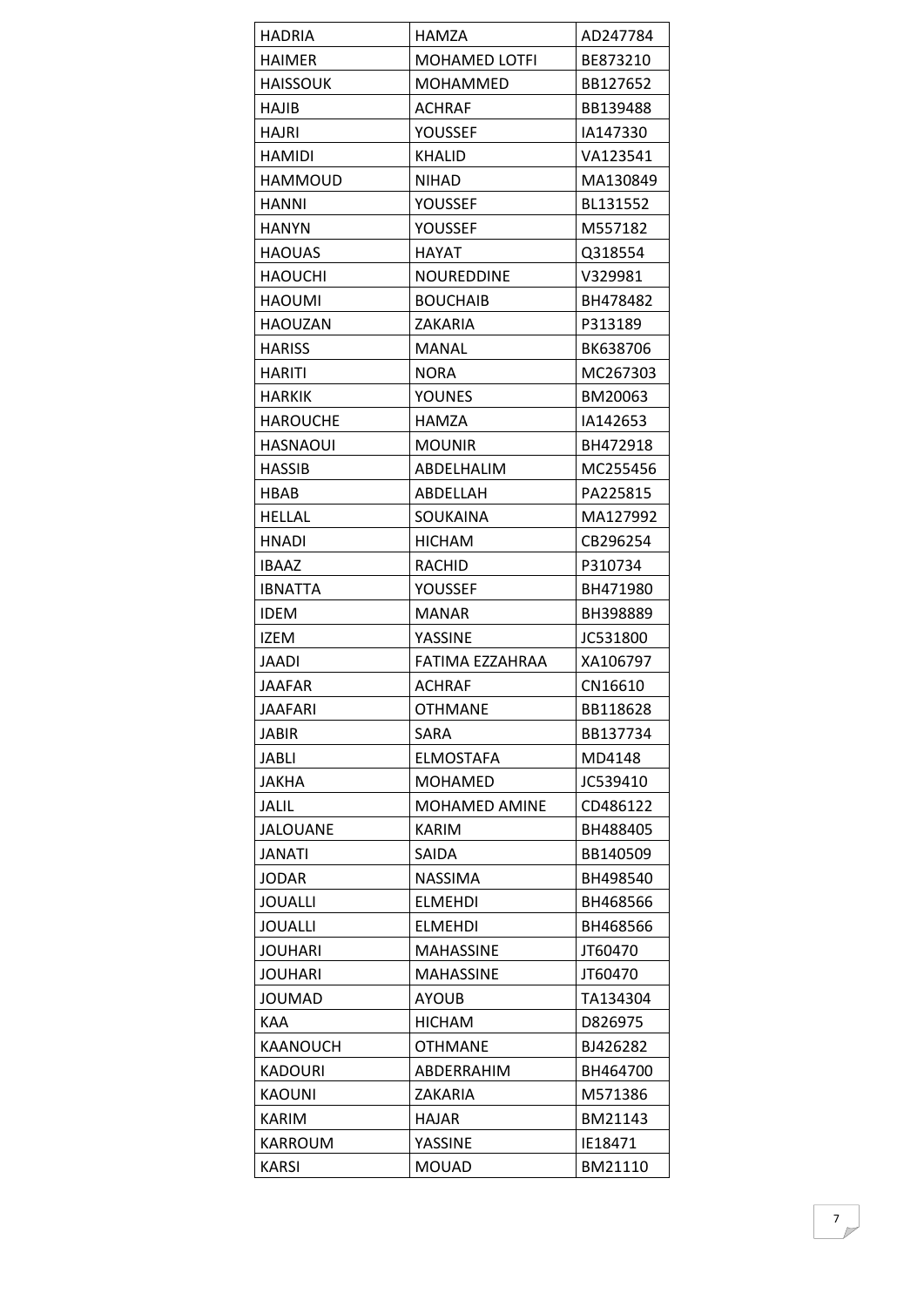| <b>KATTEN</b>   | SANAA               | HH50813  |
|-----------------|---------------------|----------|
| KAZA            | <b>MUSTAFA</b>      | IB216428 |
| KAZZIBRA        | RABII               | BH463612 |
| KENZEDDINE      | <b>HANANE</b>       | BJ431177 |
| KERKOUCH        | <b>EL KHADER</b>    | JZ5488   |
| <b>KEROINI</b>  | ABDELLAH            | PA131328 |
| <b>KHADRI</b>   | SALMA               | BL133644 |
| KHALDOUNI       | YOUSSEF             | DJ21294  |
| <b>KHALID</b>   | AMIR                | BK291101 |
| KHARBOUCH       | <b>HAFCA</b>        | BK290484 |
| <b>KHATIB</b>   | <b>NOHA</b>         | BH490237 |
| KHATTABI        | YOUSSEF             | W382340  |
| KHOBBAIZI       | <b>YOUNESS</b>      | Q304180  |
| <b>KHOUY</b>    | <b>MOHAMMED</b>     | Y413810  |
| <b>KHZIZOU</b>  | <b>FATIMA ZAHRA</b> | ZT184812 |
| KOUKOUCH        | <b>ZAINEB</b>       | MD3133   |
| <b>KRAB</b>     | <b>MOHAMED</b>      | JB481435 |
| KRAB            | <b>MOHAMED</b>      | JB481435 |
| <b>KRIROU</b>   | SARA                | BH471527 |
| <b>KTAFI</b>    | <b>IMANE</b>        | CD586368 |
| LABAOUDI        | LATIFA              | BH465238 |
| LABYAD          | <b>MOHAMED</b>      | WB166212 |
| LACHHAB         | TARIK               | BK519541 |
| LACHQAR         | <b>ISSAM</b>        | Y409176  |
| LAFKHAR         | KHADIJA             | BB146735 |
| LAFRAYHI        | <b>MOUNIA</b>       | MC240065 |
| LAHOUAOUI       | <b>MOHAMED</b>      | BM21252  |
| LAMHANI         | MOHAMMED            | QB32611  |
| LAQEHILI        | ILHAM               | MJ5713   |
| LARABI          | EL MEHDI            | Q313996  |
| LARAIKI         | <b>YOUNNES</b>      | BJ431585 |
| LAROUSSI        | <b>BRAHIM</b>       | CD547314 |
| LATIFI          | SOUHAYLA            | FA168337 |
| LAYLA           | <b>ESSEBBAHI</b>    | AE183773 |
| LAZAAR          | <b>OUSSAMA</b>      | D244171  |
| <b>LEBNAITI</b> | <b>ANASS</b>        | Q322236  |
| LEMRANI         | <b>TARIK</b>        | AD267395 |
| <b>MAAIDER</b>  | YASSINE             | BH367154 |
| <b>MABCHOUR</b> | AHMED               | JE280326 |
| <b>MADI</b>     | <b>MOHAMED</b>      | P317951  |
| MAKHLADI        | SAAD                | AE173072 |
| MALLAK          | ANAS                | CD484044 |
| <b>MANIAR</b>   | <b>EL MEHDI</b>     | BB117408 |
| <b>MANSOURI</b> | <b>MOHAMED</b>      | JF51659  |
| <b>MARBOUH</b>  | HATIM               | LB174506 |
| <b>MARDI</b>    | NAJMEDDINE          | BB142763 |
| <b>MASBAHI</b>  | <b>AZIZ</b>         | BH468860 |
| <b>MASLOUH</b>  | <b>MOHAMED</b>      | WB164213 |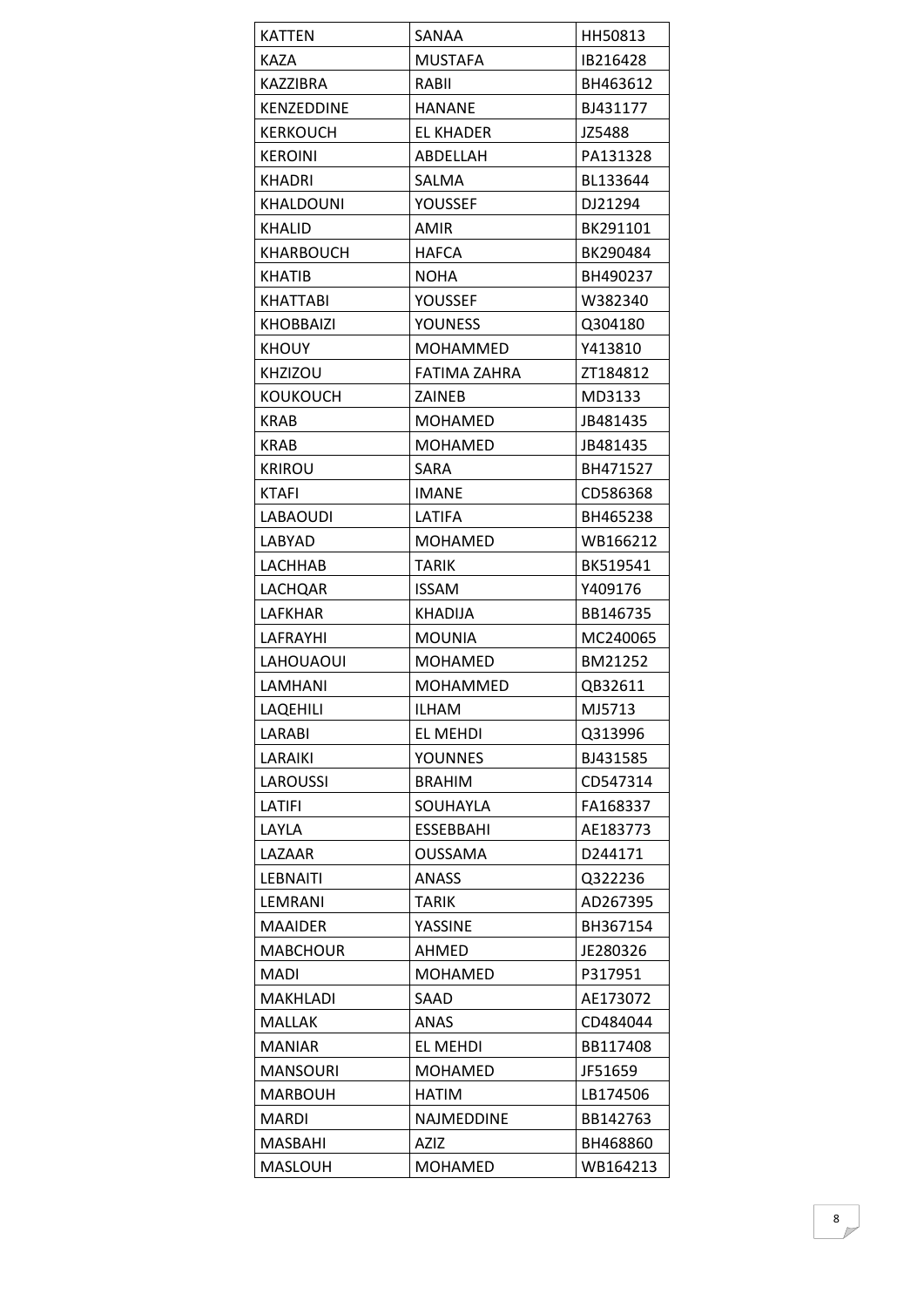| <b>MAYMOUN</b>    | MOHAMMAD        | PB208216  |
|-------------------|-----------------|-----------|
| <b>MAZAR</b>      | YOUSSEF         | CD551639  |
| <b>MAZID</b>      | FATIMA EZZAHRA  | T260394   |
| MCHKOUR           | ABDALLAH        | JH29359   |
| MESKAOUI          | ABDELKARIM      | M578278   |
| <b>MESKY</b>      | <b>RACHID</b>   | BH461344  |
| <b>MIFTAHI</b>    | <b>KHALIL</b>   | PA153477  |
| MITAR             | <b>REDA</b>     | BK392912  |
| MOHAMED           | <b>ETTALBY</b>  | DJ27252   |
| <b>MOHLANE</b>    | <b>IBTISSAM</b> | BH474799  |
| <b>MOHSINE</b>    | <b>HOUDA</b>    | MC251006  |
| <b>MOKHLIS</b>    | <b>MOHCINE</b>  | HH110424  |
| <b>MOSSAID</b>    | ICHRAK          | BL132798  |
| MOUBARAKI         | <b>AYOUB</b>    | BJ420582  |
| MOUHAJAR          | JAWAD           | Q304422   |
| <b>MOUILAH</b>    | <b>HANAE</b>    | AE135880  |
| <b>MOUJOUDE</b>   | <b>HASNAA</b>   | BJ433163  |
| <b>MOUKADMI</b>   | ASMA            | 1708577   |
| <b>MOULHAM</b>    | <b>KHALID</b>   | IB213374  |
| <b>MOUMEN</b>     | MOHAMED         | BK635089  |
| MOUMENE           | KHADIJA         | BB119024  |
| <b>MOUNIR</b>     | <b>MOHAMED</b>  | WA230983  |
| <b>MOUSLIH</b>    | SAID            | IE13210   |
| <b>MOUSSADEQ</b>  | SALMA           | BH497048  |
| MOUSSAOUI         | <b>BOUCHRA</b>  | BH184346  |
| <b>MOUTATAHIR</b> | SOUAD           | BB136943  |
| <b>MOUTIE</b>     | <b>CHAIMAE</b>  | CD545795  |
| NACHAFA           | <b>HANANE</b>   | 627084843 |
| <b>NACHIT</b>     | MOHAMMED        | BB142133  |
| <b>NAIM</b>       | WALID           | MA130606  |
| <b>NAIME</b>      | <b>HAKIMA</b>   | BK290882  |
| <b>NAIT BELLA</b> | <b>AYOUB</b>    | AA63438   |
| NAITAMMOU         | <b>SOUFIANE</b> | BH395821  |
| NAJDI             | <b>BOUBKER</b>  | CD549421  |
| NAJIM             | ABDESSAMAD      | T267287   |
| <b>NASR</b>       | LAILA           | M584337   |
| <b>NEFFAA</b>     | <b>SAFIA</b>    | H494585   |
| <b>NIOUA</b>      | <b>IKRAM</b>    | GK137533  |
| <b>NOUNI</b>      | <b>MAROUAN</b>  | Q315582   |
| <b>NOURY</b>      | <b>MERYEM</b>   | BK639714  |
| <b>OSSEILI</b>    | <b>FATNA</b>    | BK291518  |
| <b>OUADEFLI</b>   | <b>MOSTAPHA</b> | CN24664   |
| <b>OUADI</b>      | <b>MAROUANE</b> | BB131414  |
| <b>OUAHMECH</b>   | ZINE EDDINE     | PB224695  |
| <b>OUAHSNA</b>    | HAMID           | JC502435  |
| <b>NILAUO</b>     | ASMAA           | TA134153  |
| <b>OUALAID</b>    | <b>MOHAMED</b>  | PB224975  |
| <b>OUALMAM</b>    | SOUKAINA        | Q322501   |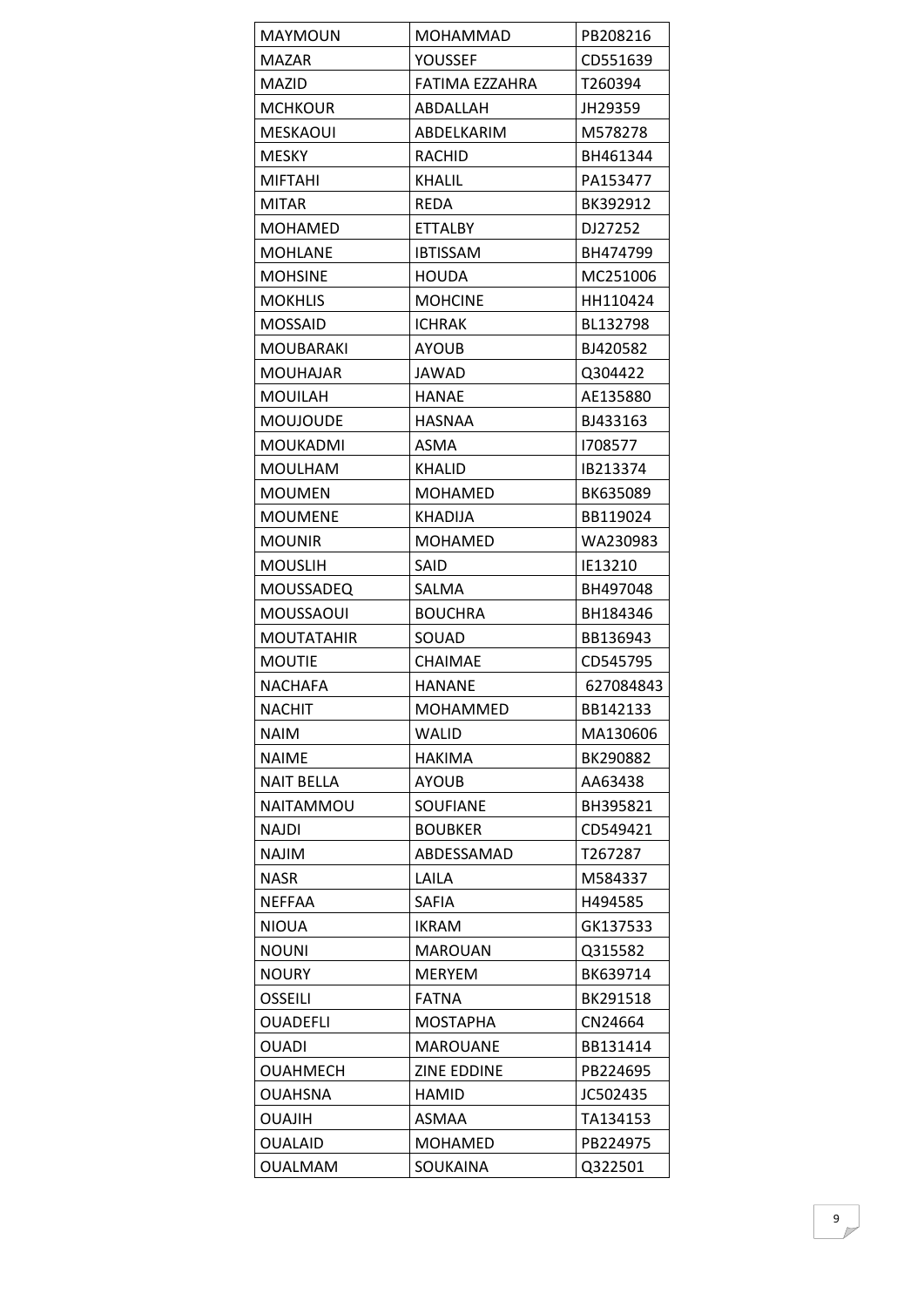| OUARDI            | ABDELLAH          | PB229381 |
|-------------------|-------------------|----------|
| OUARY             | YAHIA             | BK618661 |
| OUAZZA            | MOHAMED           | JY24901  |
| <b>OUBOUHOUCH</b> | MOHAMED           | JD66595  |
| <b>OUBOUHSSE</b>  | <b>MOHAMED</b>    | EE594136 |
| OUKAHOU           | SAID              | PB228113 |
| OUKHOUYA          | <b>AMINE</b>      | 1706395  |
| OUKHOUYA ALI      | LAHSSAN           | UC139597 |
| OUKRICH           | <b>SAMIR</b>      | EE587572 |
| OULAILLAH         | <b>HASNAE</b>     | T265110  |
| OULDHNINI         | YOUSSEF           | Q266331  |
| OULDJELLOUL       | SARA              | W394154  |
| OULHOUCH          | KHALID            | PB217659 |
| OUMZZI            | GHIZLAN           | JY30441  |
| OUZZYN            | <b>DOUNIA</b>     | V329658  |
| QASMAOUI          | <b>FATHALLAH</b>  | Q310007  |
| QUESBY            | <b>HIND</b>       | AD240365 |
| RACHDI            | <b>TAOUFIK</b>    | FL82153  |
| <b>RACHIDI</b>    | <b>BTISSAME</b>   | ZT196618 |
| RAFIQ             | ISSAM             | BH466324 |
| RAGGUI            | ABDELALI          | U177154  |
| RAJI              | ABDERAZZAK        | BM16022  |
| RAJY              | <b>AMINE</b>      | BE886540 |
| RAMI              | <b>IMAD</b>       | CB280424 |
| RAZAK             | RABAB             | BJ436420 |
| REDOUANE          | SIMMOU            | BB53119  |
| RHALMI            | <b>MOHAMMED</b>   | MC233593 |
| RHZIEL            | FATIMA ZAHRAE     | CD548300 |
| RIAD              | SALMA             | AA41069  |
| RIYANI            | CHAIMAA           | BH472670 |
| RIZKI             | <b>MOHAMED</b>    | P319676  |
| <b>ROUDANE</b>    | <b>OTHMANE</b>    | BJ432934 |
| <b>SAADY</b>      | <b>IKRAM</b>      | CD557913 |
| SAAID             | <b>ALHIANE</b>    | JC524277 |
| SABER             | ASMAE             | JA161995 |
| <b>SABIRI</b>     | <b>BADREDDINE</b> | BH478956 |
| <b>SABOR</b>      | FATIMA EZZAHRA    | M546646  |
| SABRI             | BADR              | V333679  |
| SAHRAOUI          | <b>NADIRA</b>     | BM23173  |
| SAKIF             | NABIL             | M583855  |
| SALIMI            | <b>ATIKA</b>      | WA225478 |
| <b>SAMIR</b>      | FATIMA ZAHRA      | BJ439483 |
| SARHRANI          | <b>AZ-EDDINE</b>  | T258485  |
| <b>SASSI</b>      | MOHAMED ADNANE    | QA165818 |
| <b>SEKHMANI</b>   | YASSINE           | 1721097  |
| SELOUAN           | SAMAH             | MC242868 |
| <b>SERSER</b>     | ELHASSAN          | MD4368   |
| <b>SERSSIF</b>    | <b>HAMZA</b>      | AE233507 |